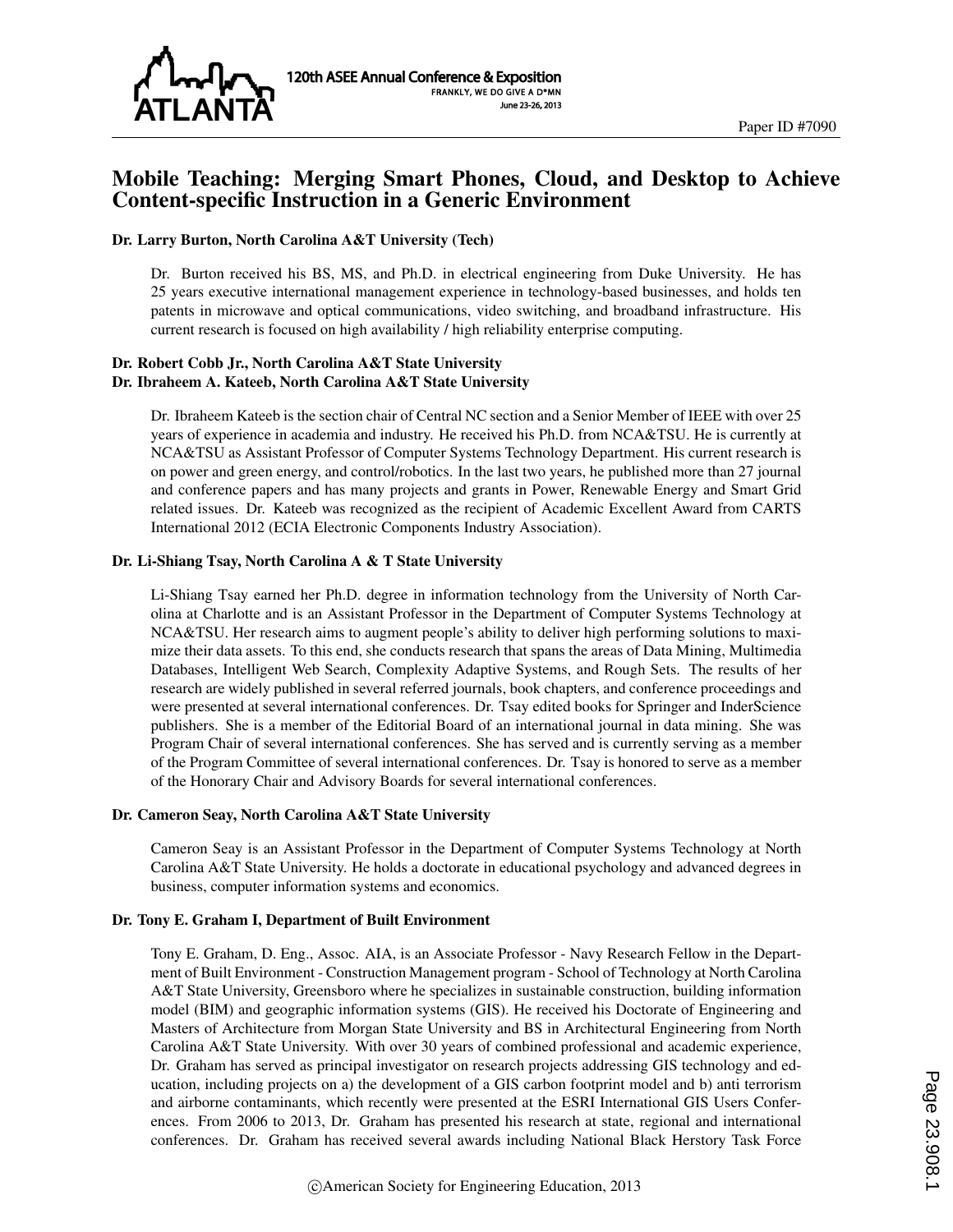

120th ASEE Annual Conference & Exposition FRANKLY, WE DO GIVE A D\*MN June 23-26, 2013

Recognition, several North Carolina Sustainable Building Design Competition Awards, Environmental Design + Construction Sustainable Design Award, American Society for Quality Competition Award, and a Faculty of the Year Award. He has developed undergraduate architectural curriculum and Masters of Architecture programs. He has also developed undergraduate curriculum in construction management using BIM technology. Currently he is working on developing GIS and BIM certification programs at the graduate level.

Dr. Chafic BouSaba, NC A&T SU, CST Dept.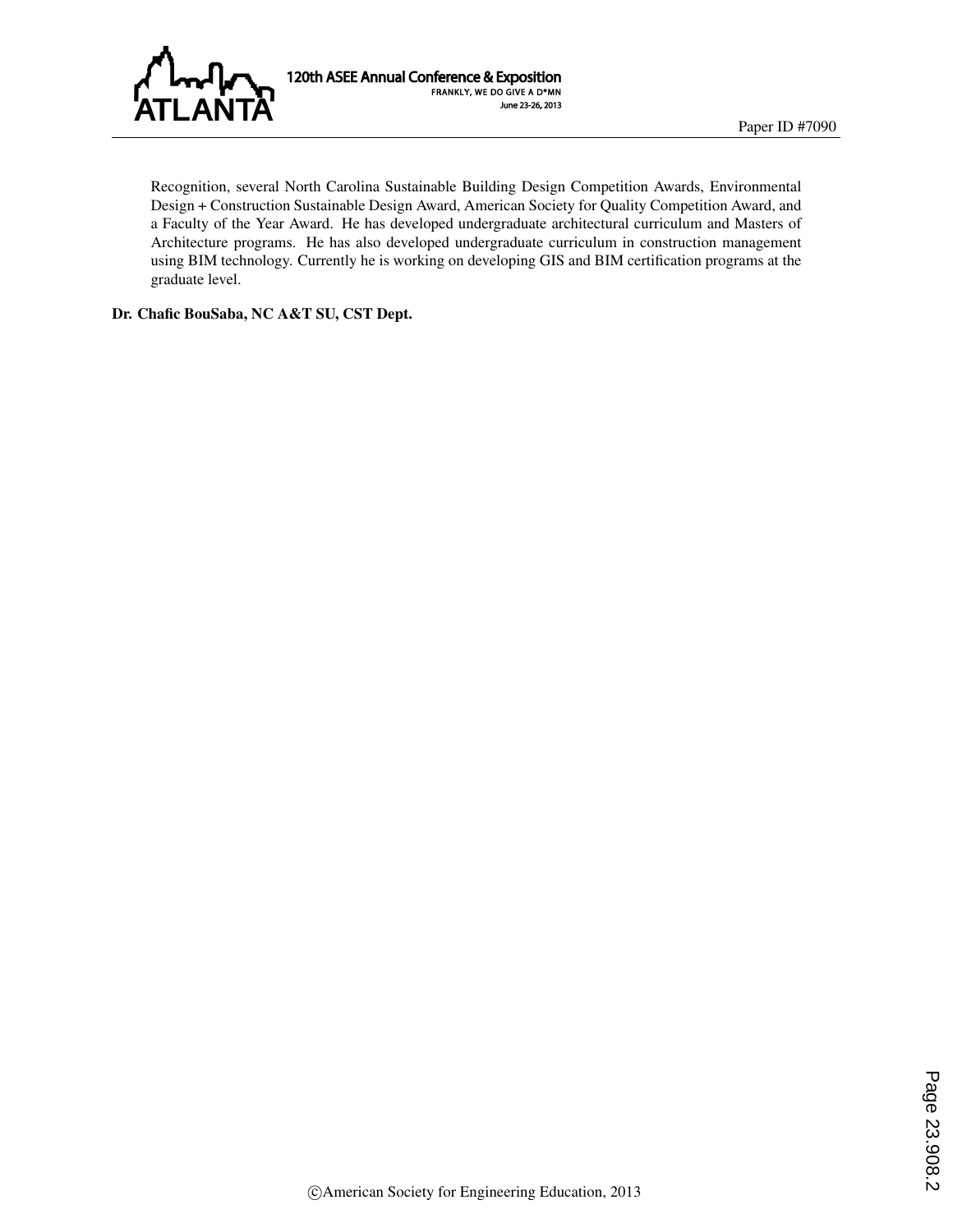# **Mobile Teaching: Merging Smart Phones, Cloud, and Desktop to Achieve Contentspecific Instruction in a Generic Environment**

# **Abstract**

Many educational institutions face a similar problem today: the necessity to reorganize teaching and lab space to improve facility utilization. North Carolina Agricultural and Technical Statue University (NCA&T) made the difficult decision to eliminate dedicated labs and classrooms for content-specific instruction. Labs and classrooms previously equipped with private networks and custom operating systems were replaced with a single large classroom equipped with thin-client Windows-based computers.

Student demand for Linux instruction has grown eight-fold in four years at NCA&T. In fall 2012, seats were limited to 60 students in two 30-student sections, and more students were involuntarily dropped. This begs the question, "How do large classes of students learn the intricate details of the Linux operating system in a Windows-based classroom with no lab?" The obvious answer is cloud-based Linux images, but cloud access alone is not a learning environment. The authors implemented a mobile virtual environment which included a new textbook, new learning aides, and an immersive hands-on regimen. Before and after metric-based learning outcome assessment demonstrate no adverse impact on the quality of education resulting from the elimination of content-specific classrooms and labs.

# **Introduction**

This paper provides quantitative results of funding cutbacks on technology teaching at NCA&T University. At NCA&T, a "perfect storm" of greatly increased class size, reduced instructional space, and replacement of technology-specific equipment with generic infrastructure came together in the summer of 2012. The obvious expectation of the authors is that achievement of learning outcomes and over-all student satisfaction would decrease. The authors focused on objective measurement of this "perfect storm" in an introductory Linux class. Historical objective learning outcome data and student satisfaction survey results for this course were available from the previous four years from the same instructor. Surprisingly, results of the fall 2012 semester showed that learning outcomes and overall student satisfaction with the course were little changed from the historical trend. Though the results of this study were specific to a single technology topic, readers readily can extrapolate the results to other technology programs. The authors believe the continued educational success is a result of the aggressive, proactive change in the course delivery method detailed in this paper.

# **Background**

Until fall 2012, the *Introduction to Linux* course was primarily a senior-year elective. Registration grew from six students in 2007 to 75 students in 2012. The growth in registration was a result of several drivers. The over-all student course satisfaction surveys consistently ranked the course as superior, and students recommended the course to other students. Linux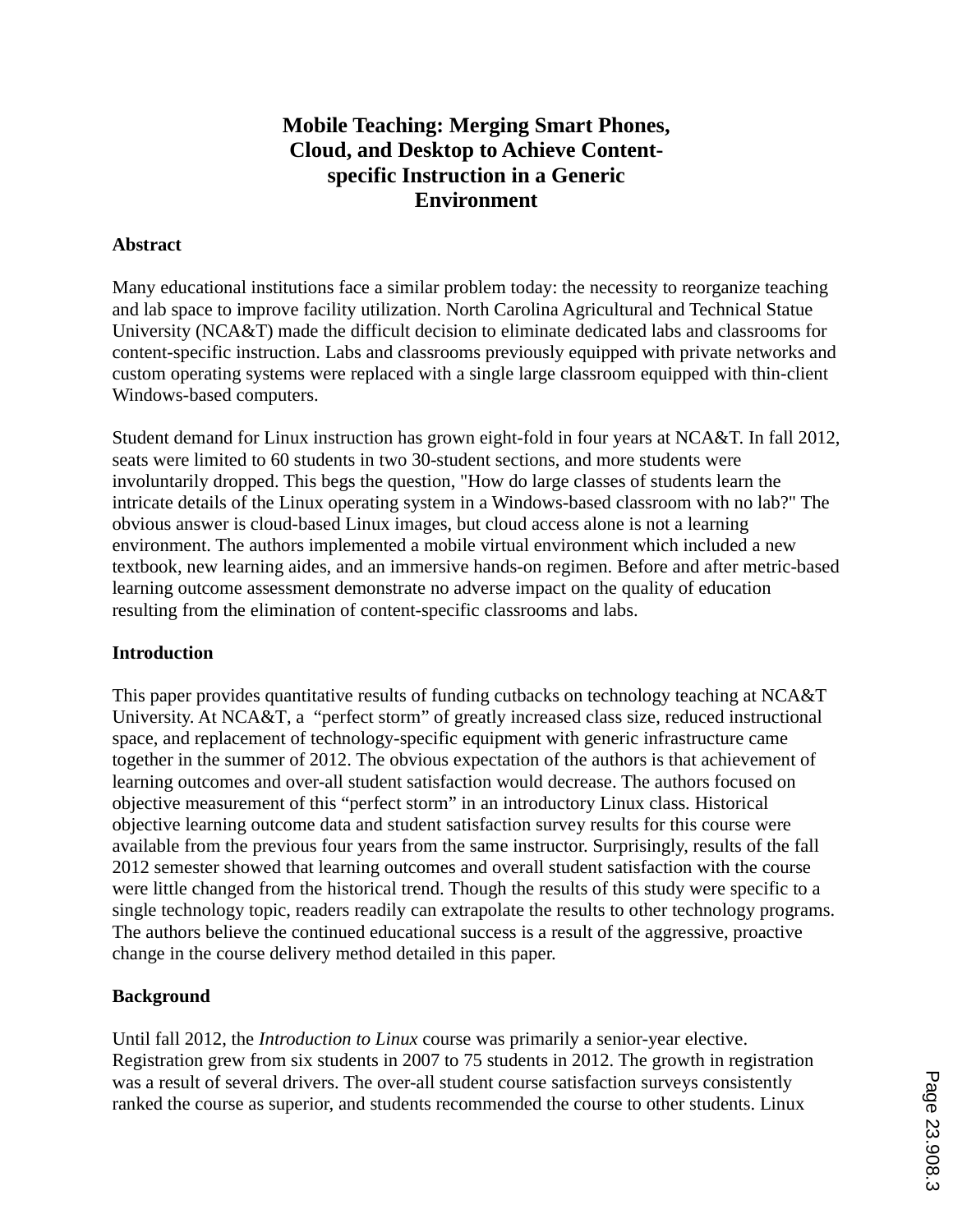knowledge became increasingly desirable in the information technology workplace, and some graduates reported the course as instrumental in obtaining employment. By fall 2011, class size had grown to 29 students.

Reductions in instructional funding for the University mandated greater efficiency in instructional delivery. The course shifted from an every semester offering to an every academic year offering, and the course was not offered in spring 2012. Some students graduated without taking the elective, and others had to wait until fall 2012.

The faculty recognized the increased importance of Linux in the workplace as well as the synergistic impact of Linux instruction with the high performance computing and mainframe operations tracks. All incoming freshmen in fall 2012 have the Linux course as a first-semester requirement. The department halted fall 2012 registration at 75 students, and then involuntarily removed elective students to bring the total enrollment to 59 students. No students dropped the course during the semester.

Reduced instructional funding also demanded increased space utilization efficiency. This challenge was exacerbated by the establishment of a STEM early high school in the same building and the subsequent loss of classroom space. Prior to fall 2012, Linux instruction took place in a classroom configured for seated instruction and equipped with six dedicated Linux workstations. The authors' research equipment supplemented the instructional equipment to provide an isolated local area network, enterprise infrastructure, and additional workstations. In June 2012, the administration made a decision to re-purpose the instructional space into a thirtyseat generic classroom with back-to-back course booking. No other instructional space was available, and all equipment used for Linux instruction was moved to storage.

Reduced instructional funding hit another blow in late July 2012. Original plans for the repurposed classroom called for thirty workstations with the option of dual booting operating systems. Unfortunately, funding constraints forced a change in plans to equip the room with thinclient stations. All thirty stations were served by a single server running thirty images of a Microsoft Windows 7 operating system  $^1$ . The system became operational a few weeks after the start of fall 2012 classes. Back-to-back room scheduling gave no time for IT staff to service the inevitable station failures resulting from technology failures and students attempting to re-boot and re-arrange cabling of the thin clients.

The fall 2012 semester of Linux instruction began in a classroom with no computer access at all, and with best hopes of having thin clients running a sluggish Windows 7 image with no persistent storage. Enrollment was capped at 59 students, half of whom were freshmen taking their first technology course. Fortunately, the authors had a plan.

# **Methodology**

The authors have worked together as a team for several years on various projects focused on delivering technology education courses to under-served communities<sup>2</sup>. The projects' course experience base includes architectural drawing, electronics, data mining, networking, and operating systems. The authors have experimented with traditional content management systems,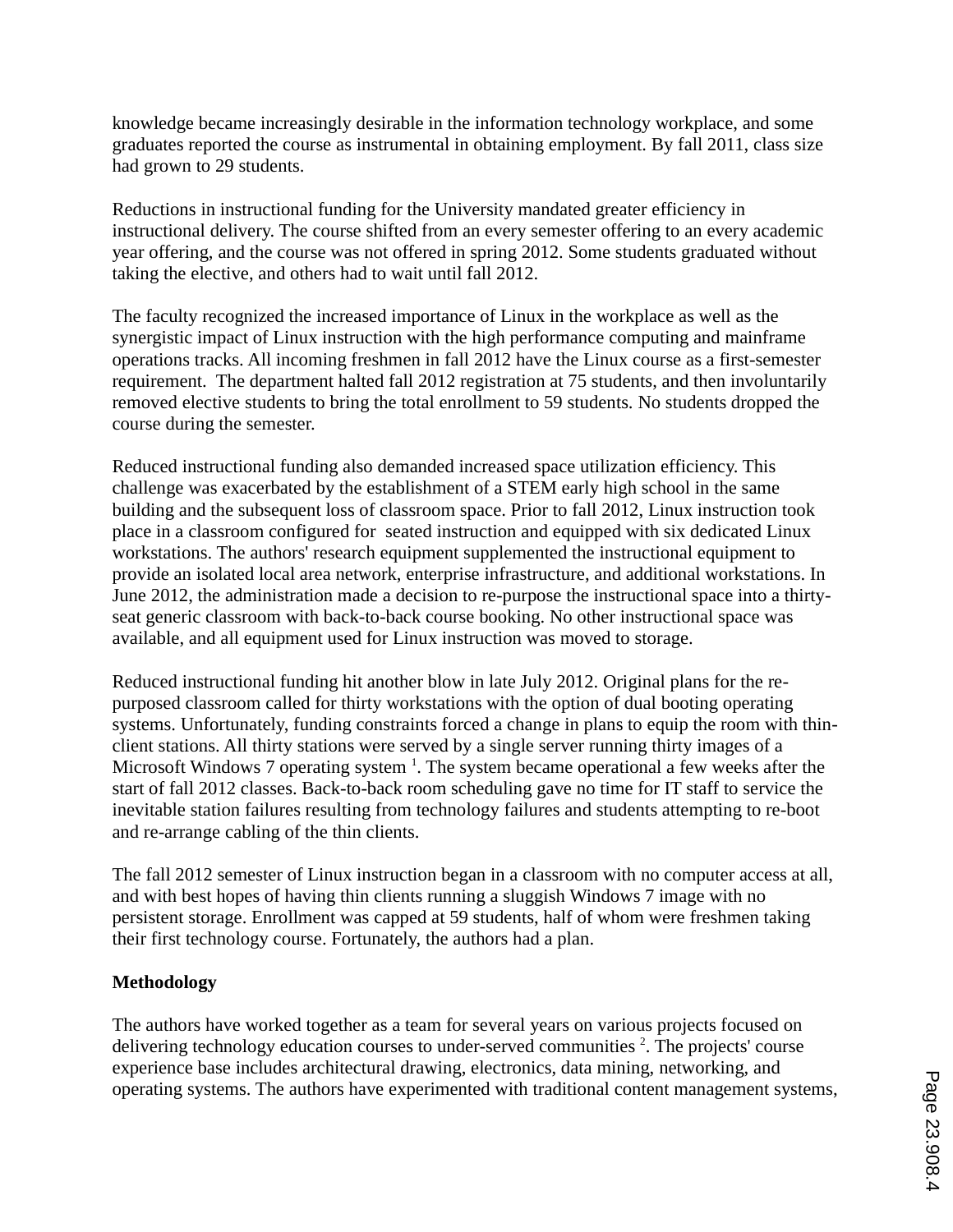custom web applications, private clouds, and hybrid instruction  $3,4$  Other researchers have reported on efforts to integrate smart mobile devices into instruction <sup>5,6.</sup> There is a saying, "Forthcoming events cast their shadows." The authors began work on an alternative course delivery in June 2012.

The guiding principle is "Linux learning, anywhere, anytime." This concept eliminates the traditional notion of a classroom or lab or any standardized delivery platform. Students should be able to use any available communication device to access course resources and complete learning exercises. Resources should be available 24/7 from anywhere. One critical factor is the recognition that students of the digital age cannot remember a time without instant access. Students of the digital age are used to multi-tasking. For example, a student is likely to check a Facebook page update, then read a paragraph of a reading assignment, check a sports score, and then answer a homework problem. And, from a student's point of view, all this can take place while socializing in the student union.

The implementation began with a new e-book format textbook designed to present topics and tasks in five-minute sections targeted toward mobile device access. The text was available at no charge to the students, and supplemented the traditional printed textbook. This approach was enthusiastically received by students accustomed to instant access, self-paced learning, and instant gratification. Students perceive reading assignments almost as a game to be completed on their smart phone while walking to class or connected to the wi-fi hotspot. Each short lesson is followed by individual hands-on exercises as illustrated in Figure 1, "Hands-on Exercise".

| Hands-on: pushd                                                                                                                                                                                                                                                                                                                                                                             |
|---------------------------------------------------------------------------------------------------------------------------------------------------------------------------------------------------------------------------------------------------------------------------------------------------------------------------------------------------------------------------------------------|
| Adds a directory to the top of the directory stack                                                                                                                                                                                                                                                                                                                                          |
| The <b>pushd</b> command saves the current working path on the stack<br>and changes the working directory to that specified in the command<br>line.                                                                                                                                                                                                                                         |
| Enter the command:                                                                                                                                                                                                                                                                                                                                                                          |
| [jane@linserv~]\$ pushd /tmp                                                                                                                                                                                                                                                                                                                                                                |
| <b>pushd</b> will automatically invoke the dirs command after changing to<br>the new directory, so a list of all remembered directories will be<br>displayed, followed by a new command prompt. For example, if you<br>invoked the <b>pushd</b> command from your home directory, which is<br>represented by the tilda $(\sim)$ character, you will see output similar to<br>the following. |
| $\frac{1}{2}$ /tmp $\sim$ [iane@linserv tmpl\$                                                                                                                                                                                                                                                                                                                                              |

### **Figure 1: Hands-on Exercise**

Students used Secure Shell (SSH), for example, the free "ConnectBot" Android application <sup>7</sup>, or a comparable i-Phone application, to access multiple physical and cloud-based Linux servers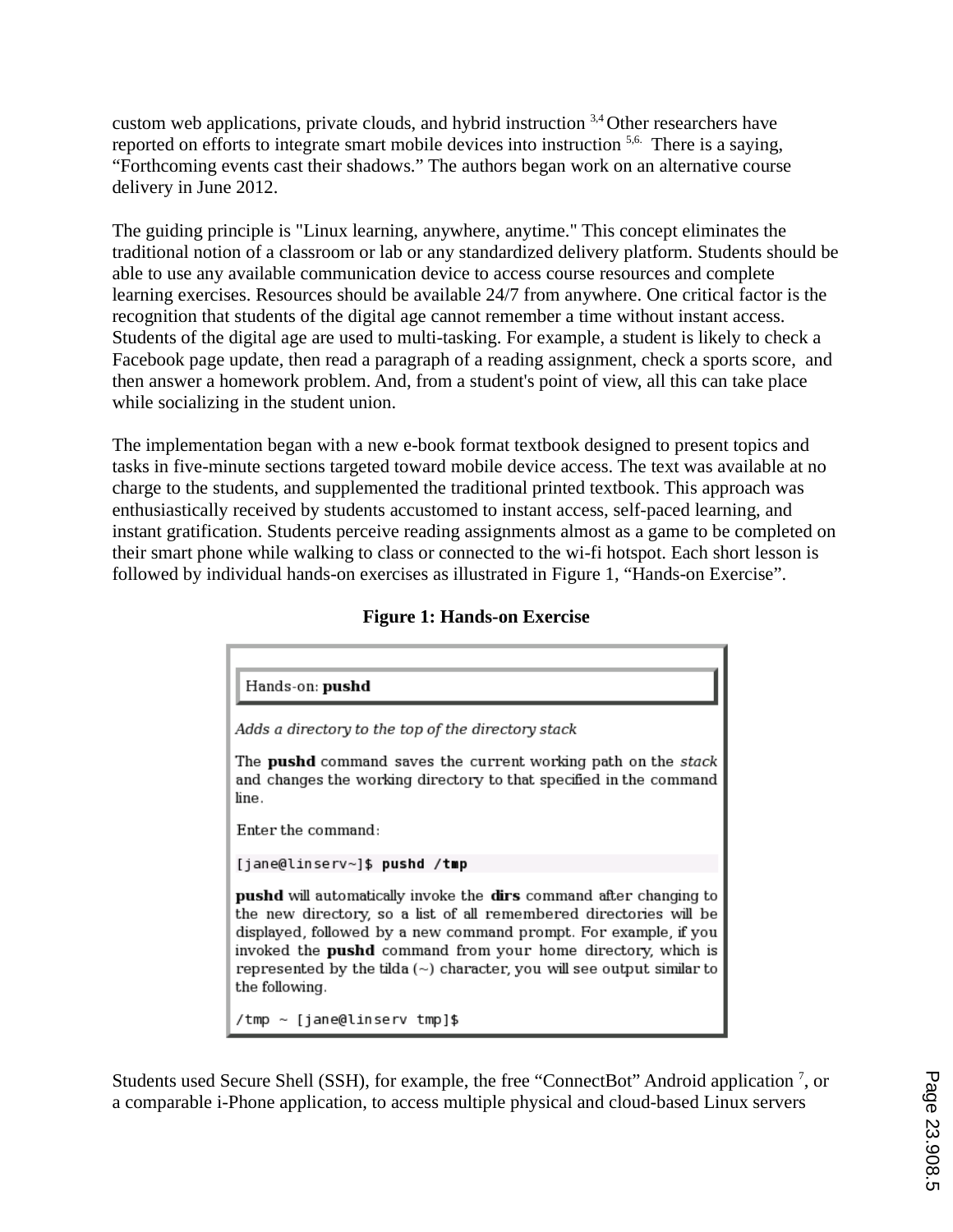directly from their mobile device. Other applications, such as the Firefox web browser, allowed access to web-based services.

In 1956, Bloom's Taxonomy identified learning through repetition as a fundamental, low-level learning method, a claim many authors, including Kausar and others, have since documented to facilitate assimilation of the brief reading and hands-on exercises <sup>8</sup>. Students could access a server and view flashcards geared to each topic, as illustrated in Figure 2, "Flashcard example", allowing students to reinforce their learning through directed repetition.

# **Figure 2: Flashcard Example**

| Linux Flash Cards Show Answer<br>Next card<br>Stop<br>What is the significance of the execute<br>permission when applied to a directory?                                                                                                           |  |
|----------------------------------------------------------------------------------------------------------------------------------------------------------------------------------------------------------------------------------------------------|--|
| • When set, the execute permission allows a<br>user to enter into the directory with the cd                                                                                                                                                        |  |
| command.<br>• Only if the read permission is also set can<br>one list the contents of the directory.<br>• If the execute permission is set and the<br>read permission is not set, one can still<br>access the file with the full path to the file. |  |
| All rights reserved.<br>Copyright © 2012                                                                                                                                                                                                           |  |

In the classroom, mini-lectures expand upon the reading, and selected five-minute, hands-on practice sessions reinforce the mini-lectures and accommodate limited attention spans. Students use personal wi-fi connected smart phones, tablets, laptops, and the desktop Windows thin clients in the classroom. Key to the desktop usage is the Firefox web browser with FireSSH  $^9$  , Figure 3, "FireSSH Plug-in", and epub-reader <sup>10</sup> add-ons, Figure 4, "E-pub reader".

Students use multiple windows to have a side-by-side textbook and Linux command line interface available, as well as access to the content management system. The command-line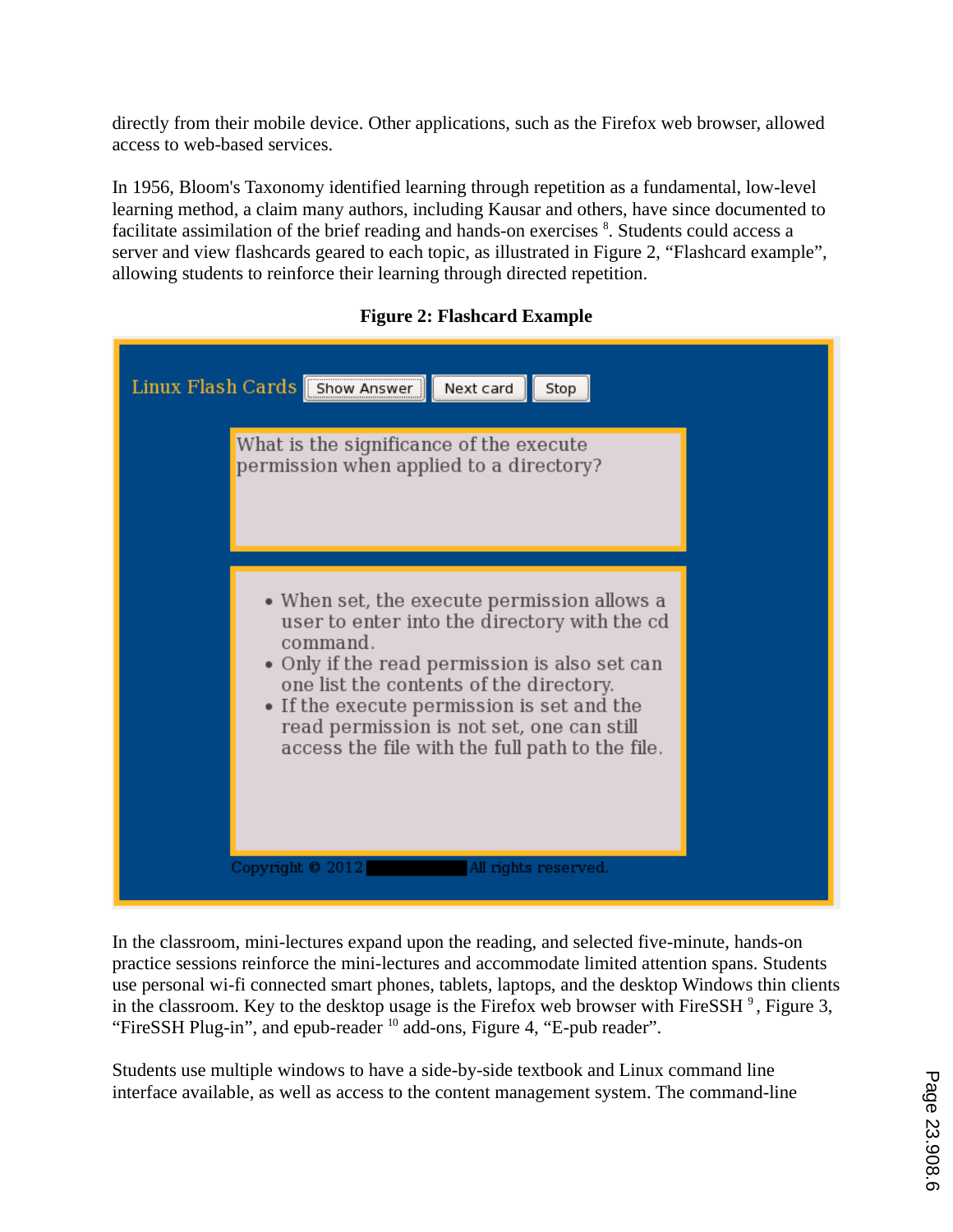interface to a common group of servers engages students in an electronic collaborative environment that emulates the professional global enterprise IT environment. The seamless, mobile-oriented environment provides students with 24/7 course access from almost any device or operating system. Importantly, all resources are accessed using standard web (port 80) access, thus avoiding firewall interference.



#### **Figure 3: FireSSH Plug-in**

**Figure 4: e-pub Reader**

| example, a compact disk (CD) or digital video disk (DVD) may be a<br>2. A history of Linux<br>read-only device. The filesystem for read-only devices cannot depend<br>UNIX<br>upon the ability to update the list of files contained on the device, since<br>updating would require writing data to the device. Similarly, some<br><b>GNU</b><br>devices, such as FLASH memory drives, may have much faster<br>Linux<br>reading access time than writing access time. The filesystem for such<br>devices could be optimized to accommodate the difference in read and<br>The open source business model<br>write time. Files stored on magnetic tape generally are recorded<br><b>LINUX legal issues</b><br>sequentially. Appending additional information to a specific file may<br>3. Introduction to the Linux Command<br>require a complex operation of locating the original file, copying the<br>Line<br>original contents to the end of the tape, adding the additional<br>Logging in<br>information, and deleting the original copy. Some types of physical<br>media, such as hard drives, may have a tendency to degrade over<br>Handson: login<br>time, leaving portions of the device unsuitable for storage. Advanced<br>Handson: ssh login<br>filesystems can accommodate such impairments by maintaining multiple<br>copies of critical data at different locations on the device.<br>Some basic Linux commands<br>Linux command syntax<br>Technology changes over time. As new media types become available.<br>existing filesystems require modification to support the new media, and<br>Handson: whoami<br>sometimes a new filesystem is required. Technological change is not<br>Handson: date<br>limited to hardware. Computer scientists develop new algorithms to<br>better access data. The algorithms designed to search a floppy disk<br>Hands-on: options<br>with about one megabyte of storage is radically different from that<br>Handson: history<br>required to search a one terabyte hard drive.<br>Handson: logout<br>Another reason for new and modified filesystems is filesystem security.<br>4. Filesystems<br>Some simple filesystems have very little security. Any user may read,<br>What is a file system?<br>write, delete, and modify files. Most USB FLASH drives use the fat<br>filesystem originally designed for floppy disk drives at a time when<br>Why do we need so many different<br>personal computers did not have hard drives. Since the computers<br>file systems?<br>were intended as a single user system for home use only, and<br>Filesystem basics<br>networking was not supported, there was little need to consider<br>Linux file structure<br>multiple users accessing the same files. Providing a means to control<br>which users can access a file requires additional storage space<br>Handson: Is<br>dedicated to the filesystem metadata. Space was precious on a 384 KB<br>Handson: mkdir<br>floppy disk.<br>Handson: touch<br>$\overline{\phantom{a}}$<br>Handson: owt<br>K < Y<br>n la t | different operating system. Nearly all computer operating systems<br>support the fat filesystem. Companies marketing new portable storage<br>devices, such as USB FLASH drives, wish to address the largest<br>possible market for their devices. This is why most USB FLASH drives<br>are factory-equipped with the fat filesystem.<br><b>Caution</b><br>Since the fat filesystem does not support access<br>controls, files copied from a filesystem with strong<br>access controls lose all access control features. If<br>these files are copied back to the original<br>filesystem, the files will have only the default<br>security settings. Suppose a sales manager copies<br>files of sensitive data from the office desktop<br>computer to a FLASH drive, then modifies the files<br>on a laptop computer at home. The next day the<br>salesperson copies the files back to the office<br>desktop computer. Since all access control is lost, it<br>is likely anyone can now read the sensitive data.<br>Worse, the computer operating system will not<br>issue a security alert.<br>E1 A7 24 |
|-----------------------------------------------------------------------------------------------------------------------------------------------------------------------------------------------------------------------------------------------------------------------------------------------------------------------------------------------------------------------------------------------------------------------------------------------------------------------------------------------------------------------------------------------------------------------------------------------------------------------------------------------------------------------------------------------------------------------------------------------------------------------------------------------------------------------------------------------------------------------------------------------------------------------------------------------------------------------------------------------------------------------------------------------------------------------------------------------------------------------------------------------------------------------------------------------------------------------------------------------------------------------------------------------------------------------------------------------------------------------------------------------------------------------------------------------------------------------------------------------------------------------------------------------------------------------------------------------------------------------------------------------------------------------------------------------------------------------------------------------------------------------------------------------------------------------------------------------------------------------------------------------------------------------------------------------------------------------------------------------------------------------------------------------------------------------------------------------------------------------------------------------------------------------------------------------------------------------------------------------------------------------------------------------------------------------------------------------------------------------------------------------------------------------------------------------------------------------------------------------------------------------------------------------------------------------------------------------------------------------------------------------------------------------------------------------------------------------------------------------------------------------------------------------------------------------------------------------------------------------------------------------------------------------------------------------------------------------------------------------------------------------------------------------------------------|---------------------------------------------------------------------------------------------------------------------------------------------------------------------------------------------------------------------------------------------------------------------------------------------------------------------------------------------------------------------------------------------------------------------------------------------------------------------------------------------------------------------------------------------------------------------------------------------------------------------------------------------------------------------------------------------------------------------------------------------------------------------------------------------------------------------------------------------------------------------------------------------------------------------------------------------------------------------------------------------------------------------------------------------------------------------------------------------------------|
|-----------------------------------------------------------------------------------------------------------------------------------------------------------------------------------------------------------------------------------------------------------------------------------------------------------------------------------------------------------------------------------------------------------------------------------------------------------------------------------------------------------------------------------------------------------------------------------------------------------------------------------------------------------------------------------------------------------------------------------------------------------------------------------------------------------------------------------------------------------------------------------------------------------------------------------------------------------------------------------------------------------------------------------------------------------------------------------------------------------------------------------------------------------------------------------------------------------------------------------------------------------------------------------------------------------------------------------------------------------------------------------------------------------------------------------------------------------------------------------------------------------------------------------------------------------------------------------------------------------------------------------------------------------------------------------------------------------------------------------------------------------------------------------------------------------------------------------------------------------------------------------------------------------------------------------------------------------------------------------------------------------------------------------------------------------------------------------------------------------------------------------------------------------------------------------------------------------------------------------------------------------------------------------------------------------------------------------------------------------------------------------------------------------------------------------------------------------------------------------------------------------------------------------------------------------------------------------------------------------------------------------------------------------------------------------------------------------------------------------------------------------------------------------------------------------------------------------------------------------------------------------------------------------------------------------------------------------------------------------------------------------------------------------------------------------------|---------------------------------------------------------------------------------------------------------------------------------------------------------------------------------------------------------------------------------------------------------------------------------------------------------------------------------------------------------------------------------------------------------------------------------------------------------------------------------------------------------------------------------------------------------------------------------------------------------------------------------------------------------------------------------------------------------------------------------------------------------------------------------------------------------------------------------------------------------------------------------------------------------------------------------------------------------------------------------------------------------------------------------------------------------------------------------------------------------|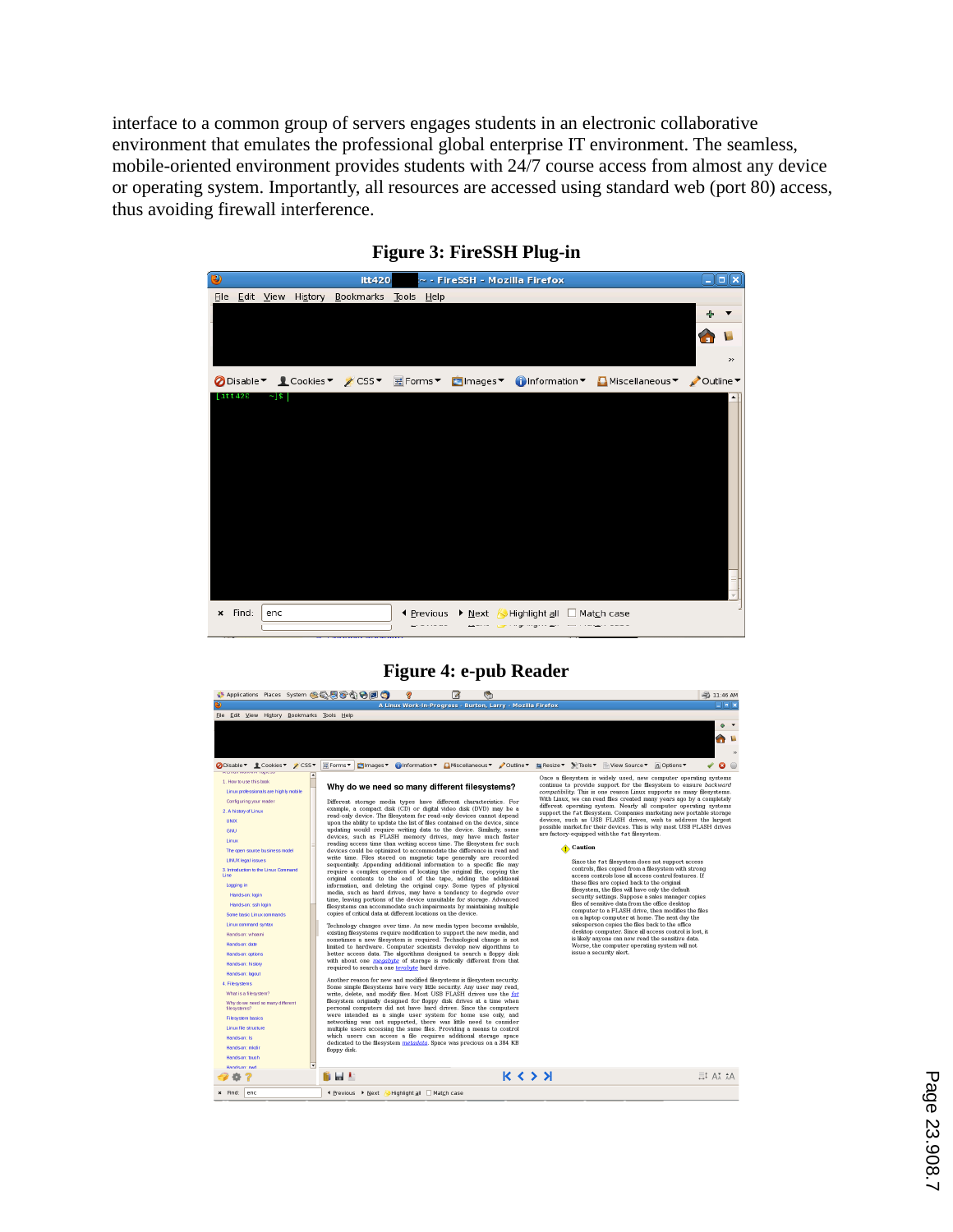Written and oral communication is a vital part of an IT education. Students were required to prepare a research report and post the report on a class wiki. This process emulates participation in conferences such as ASEE. Students were also required to present their findings. Presentations were peer-reviewed using a custom on-line rubric and database as illustrated in Figure 5, "Peer Review Form".

|  |  |  | <b>Figure 5: Peer Review Form</b> |  |
|--|--|--|-----------------------------------|--|
|--|--|--|-----------------------------------|--|

| $\vert$ ITT 420 Presentations, Fall 2012 |
|------------------------------------------|
| $\parallel$ Peer Evaluation Form         |

Presentation assignments are assessed on a 28-point scale according to the following rubric. Presentations must be suitable for technical conferences.

Any presentation containing plagiarized content will receive a total grade of 0 points and the student will be subject to the provisions of the Student Handbook.

For this executive briefing format, no graphics are allowed. All students will receive four points for graphics

| Reviewer                                                                                              | Presenter                                                                                                |                                                                                                                      |                                                                                                                               |                                                                                                                                    |                  |
|-------------------------------------------------------------------------------------------------------|----------------------------------------------------------------------------------------------------------|----------------------------------------------------------------------------------------------------------------------|-------------------------------------------------------------------------------------------------------------------------------|------------------------------------------------------------------------------------------------------------------------------------|------------------|
|                                                                                                       | $\div$                                                                                                   |                                                                                                                      |                                                                                                                               |                                                                                                                                    |                  |
| Point/value<br>Category                                                                               | 1                                                                                                        | $\mathbf{2}$                                                                                                         | з                                                                                                                             | 4                                                                                                                                  | Total            |
| Assignment                                                                                            | Student does not cover the subject as<br>directed.                                                       | Student covers a minimal<br>amount of required material.                                                             | Student covers an average<br>amount of material required.                                                                     | Student follows directions as<br>given and covers the subject<br>thoroughly.                                                       | $1 \div$         |
| Organization                                                                                          | Audience cannot understand<br>presentation because there is no<br>logic sequence of information.         | Audience has difficulty<br>following presentation<br>because student jumps<br>around.                                | Student presents information<br>in logical sequence which<br>audience can follow.                                             | Student presents information in<br>logical, interesting sequence<br>which audience can follow.                                     | $1$ $\div$       |
| Subject<br>Knowledge                                                                                  | Student does not have grasp of<br>information: student cannot answer<br>any questions about the subject. | Student is uncomfortable with<br>information and is able to<br>answer only very basic<br>questions.                  | Student is at ease with and<br>answers all questions, but<br>does not elaborate.                                              | Student demonstrates full<br>knowledge by answering all<br>class question and explains<br>elaborately.                             | $1 \div$         |
| Graphics                                                                                              | Student uses superfluous graphics or<br>no graphics.                                                     | Student occasionally uses<br>graphics that rarely support<br>text and presentation.                                  | Student's graphics relate to<br>the text and presentation.                                                                    | Student's graphics explain and<br>reinforce screen text and<br>presentation.                                                       | $4 \div$         |
| Mechanics                                                                                             | Student's presentation has four or<br>more spelling and/or grammatical<br>errors.                        | Student's presentation has<br>three spelling and/or<br>grammatical errors.                                           | Student's presentation has<br>one or two spelling and/or<br>grammatical errors.                                               | Student's presentation has no<br>spelling and/or grammatical<br>errors.                                                            | $\frac{1}{\tau}$ |
| Eve Contact                                                                                           | Student reads all of report with no<br>eye contact.                                                      | Student occasionally uses eve<br>contact, but reads most of<br>report.                                               | Student maintains eve contact<br>most of the time, but<br>frequently uses notes.                                              | Student maintains eve contact<br>with audience, seldom using<br>notes.                                                             | $1 \div$         |
| Elocution                                                                                             | Student mumbles incorrectly<br>pronounces terms, and speaks too<br>quietly for the audience to hear.     | Student's voice is low. Student<br>incorrectly pronounces terms<br>Audience has difficultly<br>hearing presentation. | Student's voice is clear and<br>student pronounces most<br>words correctly. Most of<br>audience can hear the<br>presentation. | Student uses a clear voice and<br>projects so that all of audience<br>can hear. Student uses correct<br>and precise pronunciation. | $1 \div$         |
| Submit                                                                                                |                                                                                                          |                                                                                                                      |                                                                                                                               |                                                                                                                                    |                  |
| Find:<br>enc<br>$\triangleright$ Next $\triangleright$ Highlight all<br>×<br>← Previous<br>Match case |                                                                                                          |                                                                                                                      |                                                                                                                               |                                                                                                                                    |                  |

Once again, the presentation and peer-review process emulates a conference presentation. Having an automated data collection system is essential for peer reviews of large numbers of students. Over 1100 individual reviews were collected in fall 2012 from 59 students. The communication assignments are designed to function both in a synchronous classroom setting and an asynchronous on-line setting where students upload videos of their presentations to the class wiki. The instructor used a similar on-line rubric to assess student papers.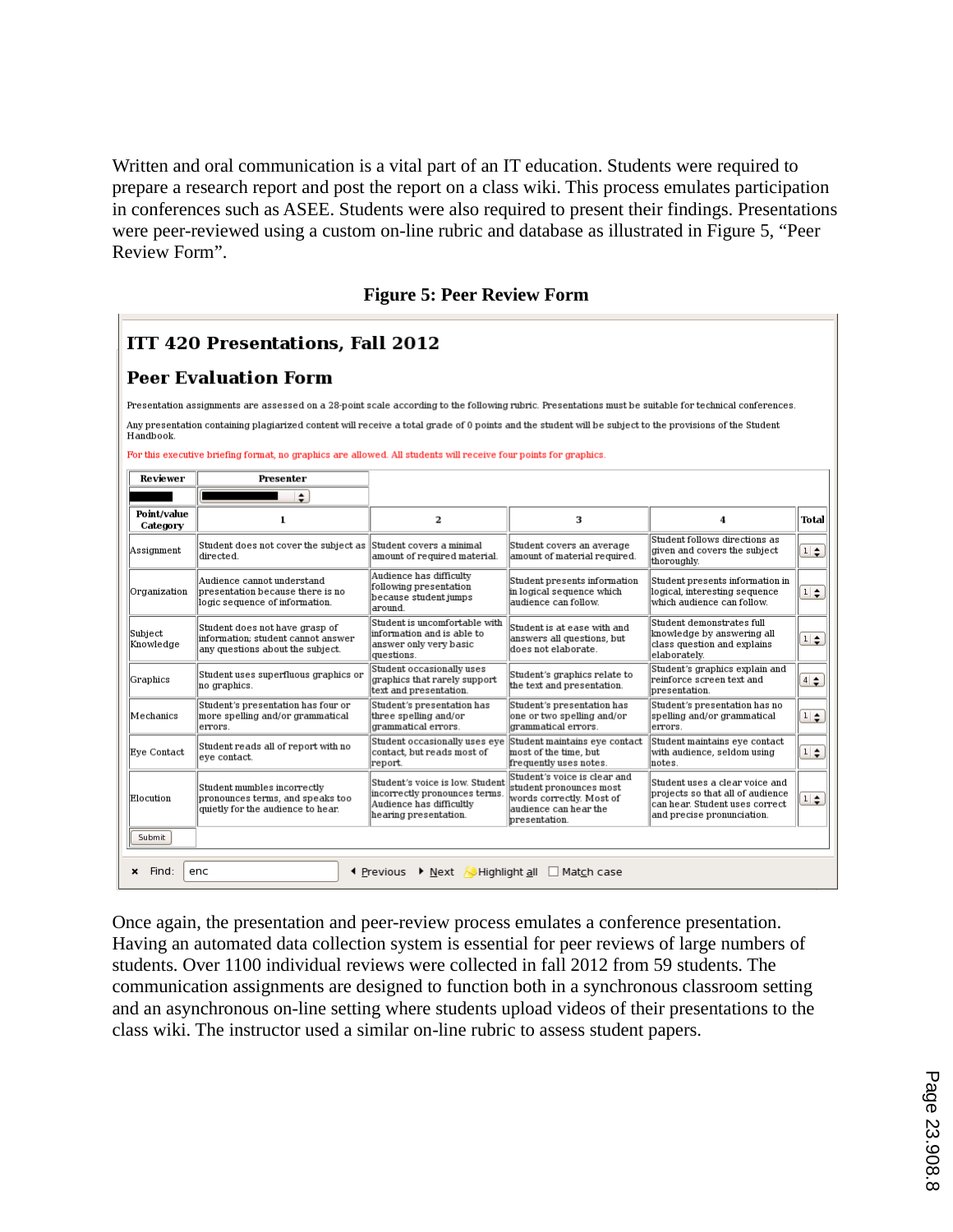### **Results**

Fifty-nine students completed the fall 2012 course. Students were divided into two sections. Section 1 had thirty students, two of whom were freshmen, and most were juniors or seniors. Section 2 had 29 students, all but one were freshmen, and the remaining student was a sophomore. In prior years, all students were upperclassmen, so fall 2012 results may be compared with prior years, as well as comparing the performance of freshmen versus upperclassmen in the same environment.

Two metrics were used to measure the efficacy of the 2012 course versus prior years. The first metric is the student satisfaction survey. Results are shown in Figure 6, "Satisfaction Survey Results". The second, course ABET outcomes, are available for two prior years. An example is shown in Figure 7, "Learning Outcomes". Student responses were tightly grouped. The maximum standard deviation for any survey response in any year was 0.80 with about 90% of students typically responding to the survey.



**Figure 6: Satisfaction Survey Results**

Student satisfaction with various aspects of the course is measured on a five-point scale, with 4 being superior and 5 being exceptional. Historically, student satisfaction with the course has ranked superior. In fall 2012, the upperclassmen continued to rank satisfaction at a mean of 4.7, second only to fall 2011. Freshmen had superior satisfaction, but were less satisfied than any past cohort. Detailed comparison of the fall 2012 upperclassmen and freshmen revealed that freshmen were slightly more dissatisfied with the ability to ask questions and get answers in class. This difference suggests freshmen are less comfortable in a large class setting, and may suggest freshmen had more difficulty absorbing content than upperclassmen. There was negligible difference between upperclassmen and freshmen on satisfaction with textbooks and resources.

Specific exercises have been designed over several semesters to assess ABET outcomes. This historical record allows retrospective analysis of the impact of delivery methodology on specific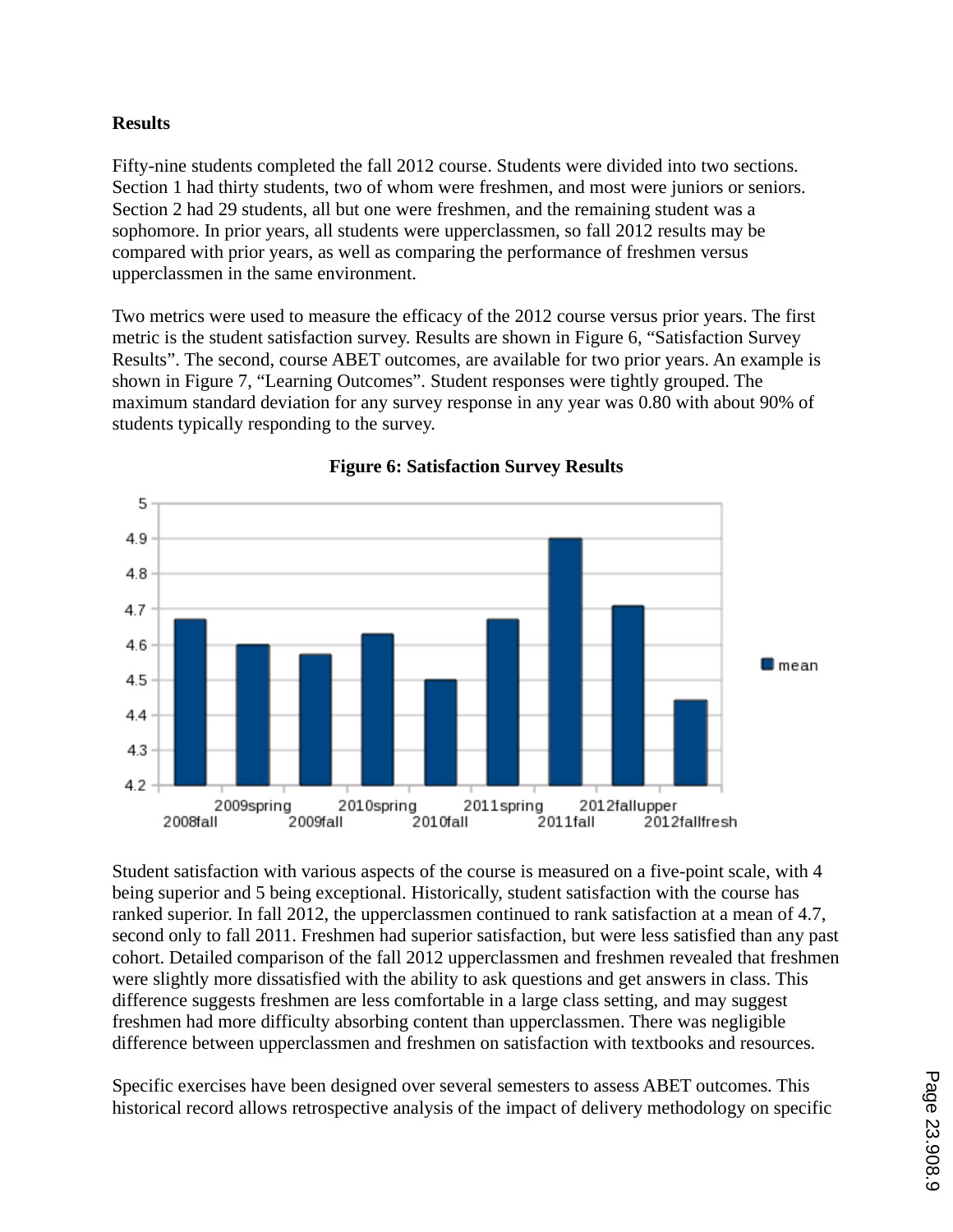outcomes. All classes have met the specific measured outcomes for 2010-2012 with negligible difference among years. Interestingly, the same results are achieved for peer-reviewed presentation assessment and instructor-reviewed assessment.

| <b>ABET</b><br><b>Outcomes</b> | <b>Course</b><br><b>Objectives</b>                                                                                           | <b>Specific</b><br><b>Goals of</b><br>the Course<br><b>Objectives</b>                                                                                                                  | <b>Achievement</b><br><b>Criterion</b>                                        | <b>Observation</b><br>or evaluation<br><b>Mechanism</b>             | <b>Achieve</b><br>ment?<br>(Y/N) | <b>Evidence Collection</b><br>(must be accompanied<br>by this report)                                                                                                       |
|--------------------------------|------------------------------------------------------------------------------------------------------------------------------|----------------------------------------------------------------------------------------------------------------------------------------------------------------------------------------|-------------------------------------------------------------------------------|---------------------------------------------------------------------|----------------------------------|-----------------------------------------------------------------------------------------------------------------------------------------------------------------------------|
| <b>Outcome</b><br>(a)          | <b>Students</b><br>will have a<br>basic<br>knowledge<br>of the<br>Linux<br>operating<br>system<br>bash<br>command<br>shell.  | <b>Students</b><br>complete a<br>certification<br>-like<br>assessment<br>to recall at<br>least 50<br>basic Linux<br>commands                                                           | Have an<br>examination<br>grade greater<br>than or equal to<br>70%.           | More than<br>70% of the<br>students<br>should achieve<br>this goal. | Y                                | 28 of 30 students<br>scored greater than<br>70% on the final exam.<br>Hence, 93% of the<br>students in the course<br>achieved this objective.                               |
| <b>Outcome</b><br>(b)          | Use<br>analytical<br>thinking<br>skills to<br>evaluate<br>information<br>critically.                                         | <b>Students</b><br>research a<br>current<br>Linux<br>distribution<br>topic and<br>prepare a<br>written<br>technical<br>report<br>according to<br>a report<br>rubric.                   | Have an<br>assessment<br>grade greater<br>than or equal to<br>70%             | More than<br>70% of the<br>students<br>should achieve<br>this goal. | Y                                | 29 of 30 students<br>scored greater than<br>70% on the report<br>assessment. Hence,<br>97% of the students in<br>the course achieved this<br>objective.                     |
| <b>Outcome</b><br>(g)          | Effectively<br>communica<br>te in<br>diverse<br>settings and<br>groups<br>using<br>written,<br>oral, and<br>visual<br>means. | <b>Students</b><br>will present<br>an<br>executive<br>summary<br>briefing of<br>their<br>research<br>paper for<br>peer<br>assessment<br>according to<br>the<br>presentation<br>rubric. | The average<br>peer assessment<br>will be greater<br>than or equal to<br>70%. | More than<br>70% of the<br>students<br>should achieve<br>this goal. | Y                                | 25 of 30 students<br>scored greater than<br>70% on the peer<br>assessment of the<br>presentation Hence,<br>83% of the students in<br>the course achieved this<br>objective. |

**Figure 7: Learning Outcome Assessment Example for Fall 2012**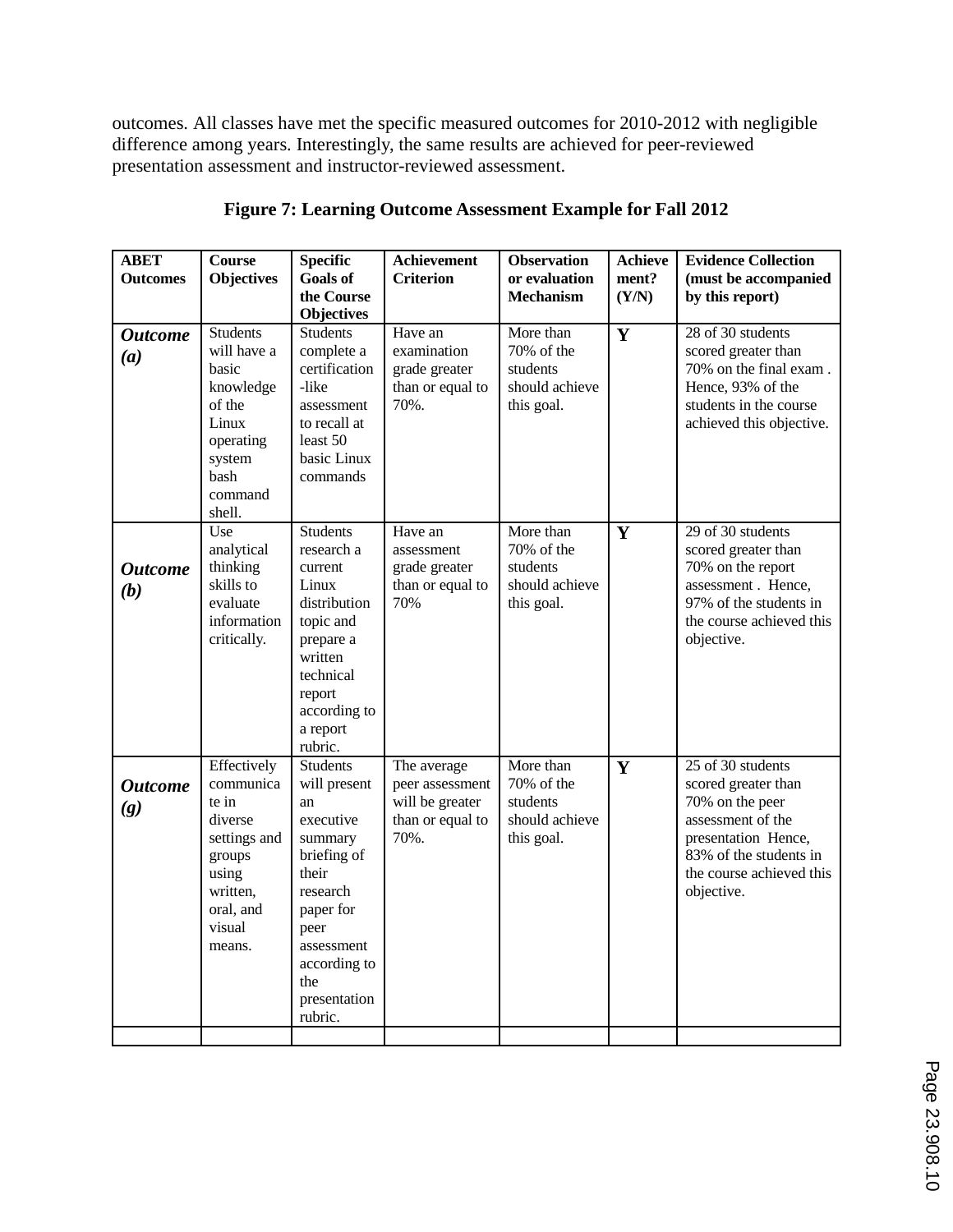### **Discussion**

The course delivery approach described in this paper focused on a specific technology topic, the Linux operating system. The approach used – on-line textbook tailored to five-minute sessions, flashcards, multi-platform access, on-line peer review – is generally applicable to many other technology topics. Some examples of these other topics requiring specialized hardware and software installations include the study of computer operating systems, electronic circuit simulation, and computer forensics. However, the authors encountered limitations with this approach, and the same limitations affect other technology topics.

The authors did not employ a graphical user interface for this course. In the case of Linux instruction for scientific and enterprise system administration, emphasis is on the command line and remote management. Students used a single target Linux server for practice. At first, all students used a common login. This allowed all students to use exactly the same login procedure and execute exactly the same commands to gain familiarity with the operating system. Next, each student was assigned unique credentials on the same server, giving the students a multi-user environment not available if each student had their own physical or virtual machine. Students could interact with commands such as "wall", "who", and "last" to emulate the experience of administering a large system.

The authors have provided students with individual virtual machines in other projects, allowing each student to have their own GUI desktop. In the case described, this approach was not practical for several reasons:

- The University does not have an operational cloud
- Students could use a free instance at Amazon Cloud, but sign-up requires a credit card
- The small format of smart phones makes a complete desktop very difficult to manipulate
- Off-campus access to University resources is blocked for remote desktop protocols, and the University does not have a cross-platform mobile device VPN client
- The thin-clients were already accessing a Windows image. Connecting directly to a Linux image would require re-booting the thin client image, which in turn would be administratively unmanageable in a classroom with back-to-back scheduling
- Accessing a Linux remote desktop through the Windows thin-client image is technically challenging, and with thirty images served by a single host, would have disappointing performance.

A challenge specific to Linux instruction is teaching the installation of the operating system.

- Obtaining the equivalent of a computer with no operating system installed, known as a "bare metal image", on a cloud is a somewhat specialized image request
- Interacting with the bare metal image requires use of some form of remote desktop or a tailored SSH connection

Installation was demonstrated using a loop-mounted bare metal image, but having 59 students with their own loop back image and tailored root access proved too large a challenge for fall 2012.

The thin client Windows images were not persistent, so adding plug-ins had to be repeated each class period. Modifying the image for all classes would have added unnecessary complexity to